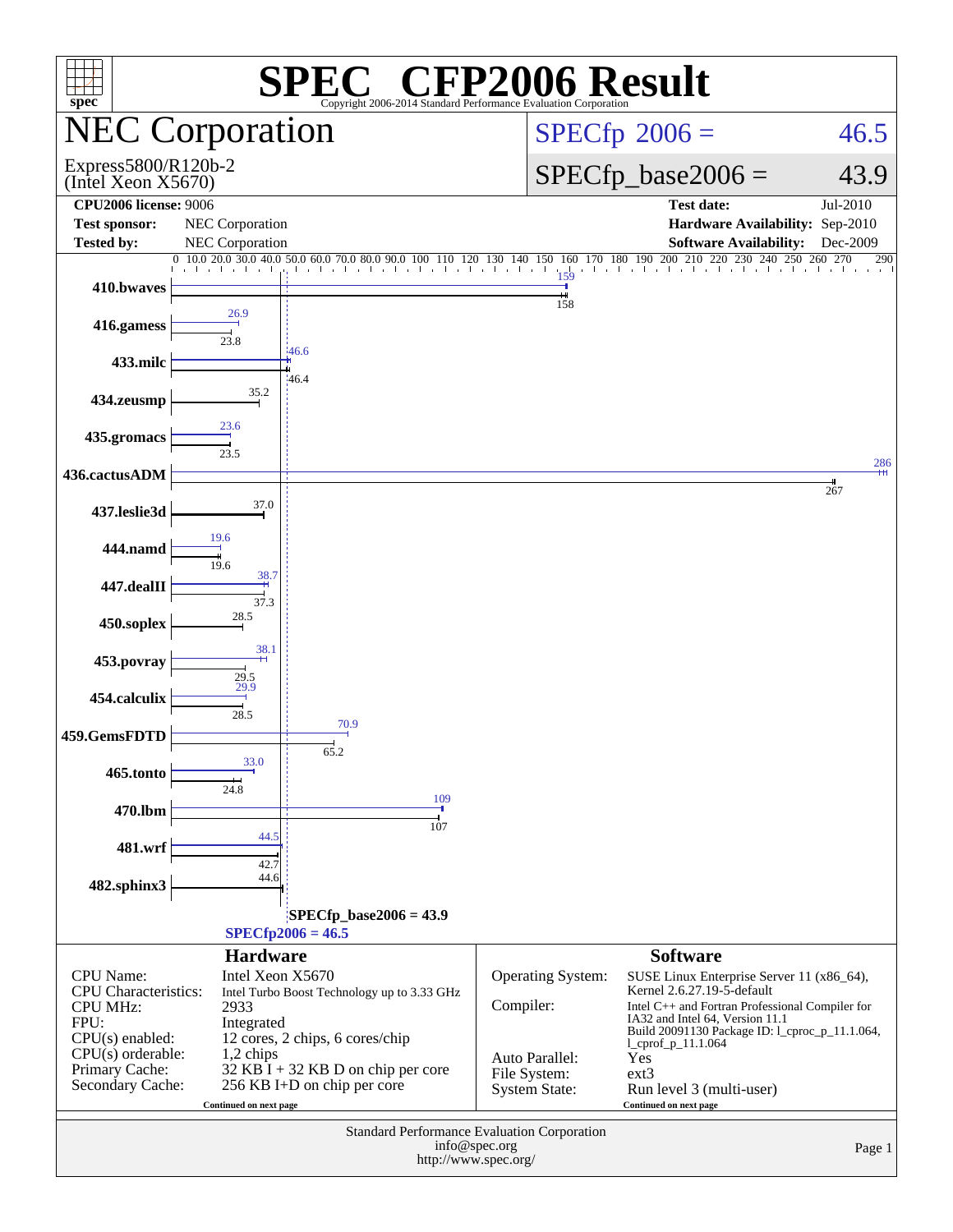

| IWAHA TANIC                                                                                              |                |                            |                |              |                |       |                |              |                |              |                |              |
|----------------------------------------------------------------------------------------------------------|----------------|----------------------------|----------------|--------------|----------------|-------|----------------|--------------|----------------|--------------|----------------|--------------|
|                                                                                                          |                | <b>Base</b><br><b>Peak</b> |                |              |                |       |                |              |                |              |                |              |
| <b>Benchmark</b>                                                                                         | <b>Seconds</b> | Ratio                      | <b>Seconds</b> | <b>Ratio</b> | <b>Seconds</b> | Ratio | <b>Seconds</b> | <b>Ratio</b> | <b>Seconds</b> | <b>Ratio</b> | <b>Seconds</b> | <b>Ratio</b> |
| 410.bwayes                                                                                               | 86.7           | 157                        | 85.9           | 158          | 85.5           | 159   | 85.7           | 159          | 85.5           | 159          | 85.9           | 158          |
| 416.gamess                                                                                               | 823            | 23.8                       | 823            | 23.8         | 823            | 23.8  | 729            | 26.9         | 728            | 26.9         | 729            | 26.9         |
| $433$ .milc                                                                                              | 198            | 46.4                       | 200            | 46.0         | 194            | 47.3  | 197            | 46.5         | 193            | 47.6         | 197            | 46.6         |
| $434$ . zeusmp                                                                                           | 259            | 35.1                       | 259            | 35.2         | 259            | 35.2  | 259            | 35.1         | 259            | 35.2         | 259            | 35.2         |
| $435$ .gromacs                                                                                           | 304            | 23.5                       | 306            | 23.4         | 304            | 23.5  | 302            | 23.6         | 302            | <u>23.6</u>  | 303            | 23.6         |
| 436.cactusADM                                                                                            | 45.0           | 266                        | 44.8           | 267          | 44.8           | 267   | 41.6           | 288          | 41.8           | 286          | 42.0           | 285          |
| 437.leslie3d                                                                                             | 255            | 36.8                       | 253            | 37.1         | 254            | 37.0  | 255            | 36.8         | 253            | 37.1         | 254            | 37.0         |
| 444.namd                                                                                                 | 407            | 19.7                       | 432            | 18.6         | 408            | 19.6  | 409            | 19.6         | 409            | 19.6         | 410            | 19.6         |
| 447.dealII                                                                                               | 307            | 37.3                       | 308            | 37.2         | 307            | 37.3  | 308            | 37.1         | 295            | 38.7         | 295            | 38.8         |
| $450$ .soplex                                                                                            | 292            | 28.5                       | 292            | 28.5         | 293            | 28.5  | 292            | 28.5         | 292            | 28.5         | 293            | 28.5         |
| $ 453$ . povray                                                                                          | 180            | 29.5                       | 181            | 29.4         | 180            | 29.6  | 139            | 38.2         | <b>140</b>     | 38.1         | 148            | 35.9         |
| $454$ .calculix                                                                                          | 289            | 28.5                       | 289            | 28.5         | 289            | 28.6  | 276            | 29.9         | 276            | 29.9         | 276            | 29.9         |
| 459.GemsFDTD                                                                                             | 163            | 65.1                       | <u>163</u>     | 65.2         | 163            | 65.2  | 150            | 71.0         | 150            | 70.9         | 150            | 70.9         |
| $ 465$ .tonto                                                                                            | 397            | 24.8                       | 351            | 28.0         | 397            | 24.8  | <u>298</u>     | 33.0         | 298            | 33.1         | 298            | 33.0         |
| 470.1bm                                                                                                  | 128            | 107                        | 128            | 107          | 128            | 107   | 126            | 109          | 126            | 109          | 126            | 109          |
| 481.wrf                                                                                                  | 261            | 42.8                       | 261            | 42.7         | 262            | 42.6  | 251            | 44.6         | 252            | 44.3         | 251            | 44.5         |
| $482$ .sphinx $3$                                                                                        | 437            | 44.6                       | 437            | 44.6         | 439            | 44.4  | 437            | 44.6         | 437            | 44.6         | 439            | 44.4         |
| Results appear in the order in which they were run. Bold underlined text indicates a median measurement. |                |                            |                |              |                |       |                |              |                |              |                |              |

### **[Operating System Notes](http://www.spec.org/auto/cpu2006/Docs/result-fields.html#OperatingSystemNotes)**

'ulimit -s unlimited' was used to set the stacksize to unlimited prior to run

### **[Platform Notes](http://www.spec.org/auto/cpu2006/Docs/result-fields.html#PlatformNotes)**

 BIOS setting: NUMA configuration: Disabled Performance/Watt: Traditional Hyper-Threading Technology: Disabled Memory Voltage: Normal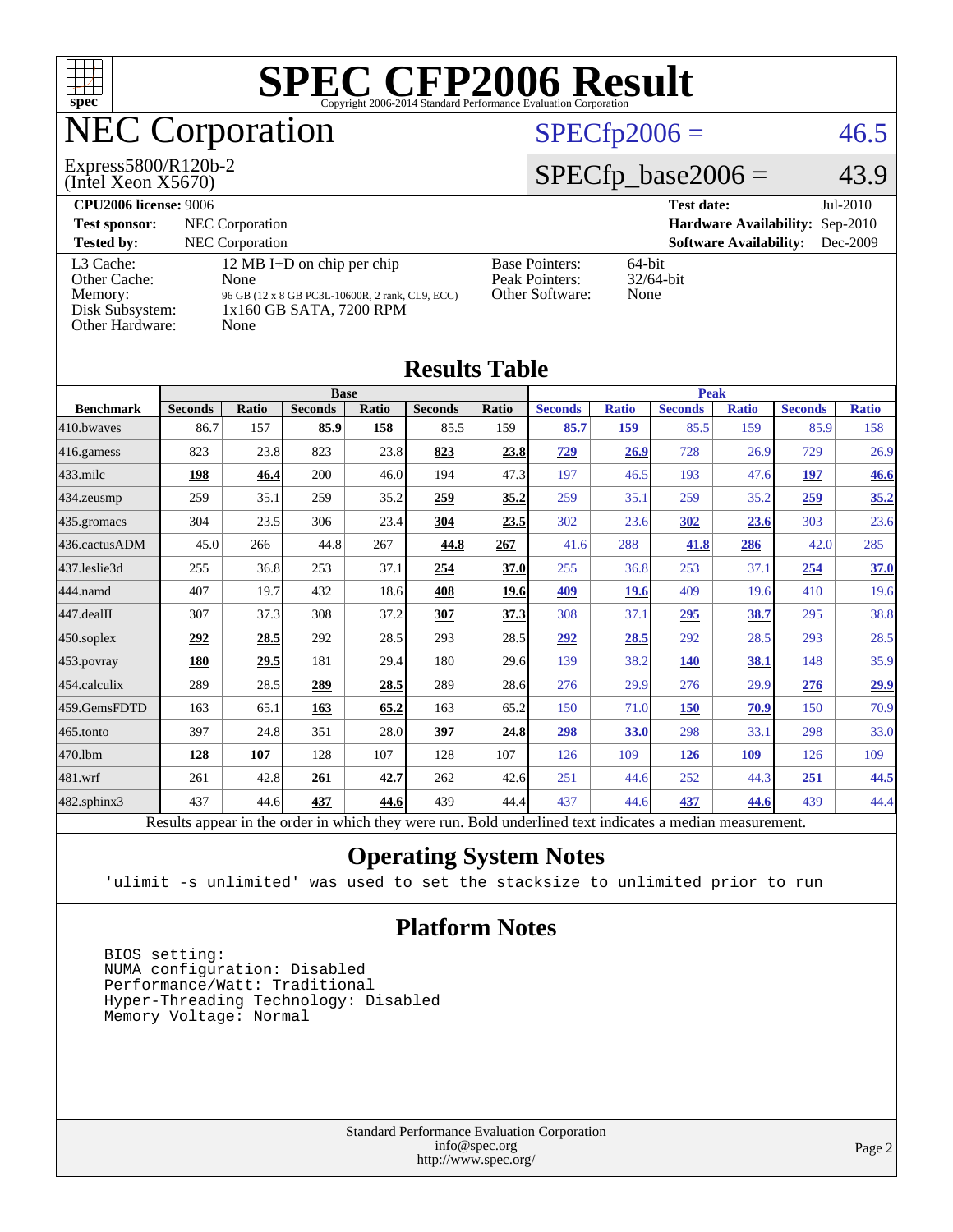

NEC Corporation

(Intel Xeon X5670) Express5800/R120b-2  $SPECfp2006 = 46.5$  $SPECfp2006 = 46.5$ 

# $SPECfp\_base2006 = 43.9$

**[Test sponsor:](http://www.spec.org/auto/cpu2006/Docs/result-fields.html#Testsponsor)** NEC Corporation **NEC Corporation [Hardware Availability:](http://www.spec.org/auto/cpu2006/Docs/result-fields.html#HardwareAvailability)** Sep-2010 **[Tested by:](http://www.spec.org/auto/cpu2006/Docs/result-fields.html#Testedby)** NEC Corporation **[Software Availability:](http://www.spec.org/auto/cpu2006/Docs/result-fields.html#SoftwareAvailability)** Dec-2009

**[CPU2006 license:](http://www.spec.org/auto/cpu2006/Docs/result-fields.html#CPU2006license)** 9006 **[Test date:](http://www.spec.org/auto/cpu2006/Docs/result-fields.html#Testdate)** Jul-2010

#### **[General Notes](http://www.spec.org/auto/cpu2006/Docs/result-fields.html#GeneralNotes)**

 OMP\_NUM\_THREADS set to number of cores KMP\_AFFINITY set to granularity=fine,scatter KMP\_STACKSIZE set to 200M The Express5800/R120b-1 and the Express5800/R120b-2 models are electronically equivalent. The results have been measured on the Express5800/R120b-1 model.

## **[Base Compiler Invocation](http://www.spec.org/auto/cpu2006/Docs/result-fields.html#BaseCompilerInvocation)**

[C benchmarks](http://www.spec.org/auto/cpu2006/Docs/result-fields.html#Cbenchmarks):  $\text{icc}$   $-\text{m64}$ 

[C++ benchmarks:](http://www.spec.org/auto/cpu2006/Docs/result-fields.html#CXXbenchmarks) [icpc -m64](http://www.spec.org/cpu2006/results/res2010q3/cpu2006-20100813-12901.flags.html#user_CXXbase_intel_icpc_64bit_bedb90c1146cab66620883ef4f41a67e)

[Fortran benchmarks](http://www.spec.org/auto/cpu2006/Docs/result-fields.html#Fortranbenchmarks): [ifort -m64](http://www.spec.org/cpu2006/results/res2010q3/cpu2006-20100813-12901.flags.html#user_FCbase_intel_ifort_64bit_ee9d0fb25645d0210d97eb0527dcc06e)

[Benchmarks using both Fortran and C](http://www.spec.org/auto/cpu2006/Docs/result-fields.html#BenchmarksusingbothFortranandC):<br>icc -m64 ifort -m64  $-m64$  ifort  $-m64$ 

# **[Base Portability Flags](http://www.spec.org/auto/cpu2006/Docs/result-fields.html#BasePortabilityFlags)**

| 410.bwaves: -DSPEC CPU LP64                  |                                                                |
|----------------------------------------------|----------------------------------------------------------------|
| 416.gamess: -DSPEC_CPU_LP64                  |                                                                |
| 433.milc: -DSPEC CPU LP64                    |                                                                |
| 434.zeusmp: - DSPEC_CPU_LP64                 |                                                                |
| 435.gromacs: -DSPEC_CPU_LP64 -nofor_main     |                                                                |
| 436.cactusADM: - DSPEC CPU LP64 - nofor main |                                                                |
| 437.leslie3d: -DSPEC CPU LP64                |                                                                |
| 444.namd: -DSPEC CPU LP64                    |                                                                |
| 447.dealII: -DSPEC CPU LP64                  |                                                                |
| 450.soplex: -DSPEC_CPU_LP64                  |                                                                |
| 453.povray: -DSPEC_CPU_LP64                  |                                                                |
| 454.calculix: - DSPEC CPU LP64 - nofor main  |                                                                |
| 459. GemsFDTD: - DSPEC CPU LP64              |                                                                |
| 465.tonto: - DSPEC CPU LP64                  |                                                                |
| 470.1bm: - DSPEC CPU LP64                    |                                                                |
|                                              | 481.wrf: -DSPEC CPU_LP64 -DSPEC_CPU_CASE_FLAG -DSPEC_CPU_LINUX |
| 482.sphinx3: -DSPEC_CPU_LP64                 |                                                                |
|                                              |                                                                |

### **[Base Optimization Flags](http://www.spec.org/auto/cpu2006/Docs/result-fields.html#BaseOptimizationFlags)**

[C benchmarks](http://www.spec.org/auto/cpu2006/Docs/result-fields.html#Cbenchmarks):

[-xSSE4.2](http://www.spec.org/cpu2006/results/res2010q3/cpu2006-20100813-12901.flags.html#user_CCbase_f-xSSE42_f91528193cf0b216347adb8b939d4107) [-ipo](http://www.spec.org/cpu2006/results/res2010q3/cpu2006-20100813-12901.flags.html#user_CCbase_f-ipo) [-O3](http://www.spec.org/cpu2006/results/res2010q3/cpu2006-20100813-12901.flags.html#user_CCbase_f-O3) [-no-prec-div](http://www.spec.org/cpu2006/results/res2010q3/cpu2006-20100813-12901.flags.html#user_CCbase_f-no-prec-div) [-static](http://www.spec.org/cpu2006/results/res2010q3/cpu2006-20100813-12901.flags.html#user_CCbase_f-static) [-parallel](http://www.spec.org/cpu2006/results/res2010q3/cpu2006-20100813-12901.flags.html#user_CCbase_f-parallel) [-opt-prefetch](http://www.spec.org/cpu2006/results/res2010q3/cpu2006-20100813-12901.flags.html#user_CCbase_f-opt-prefetch)

Continued on next page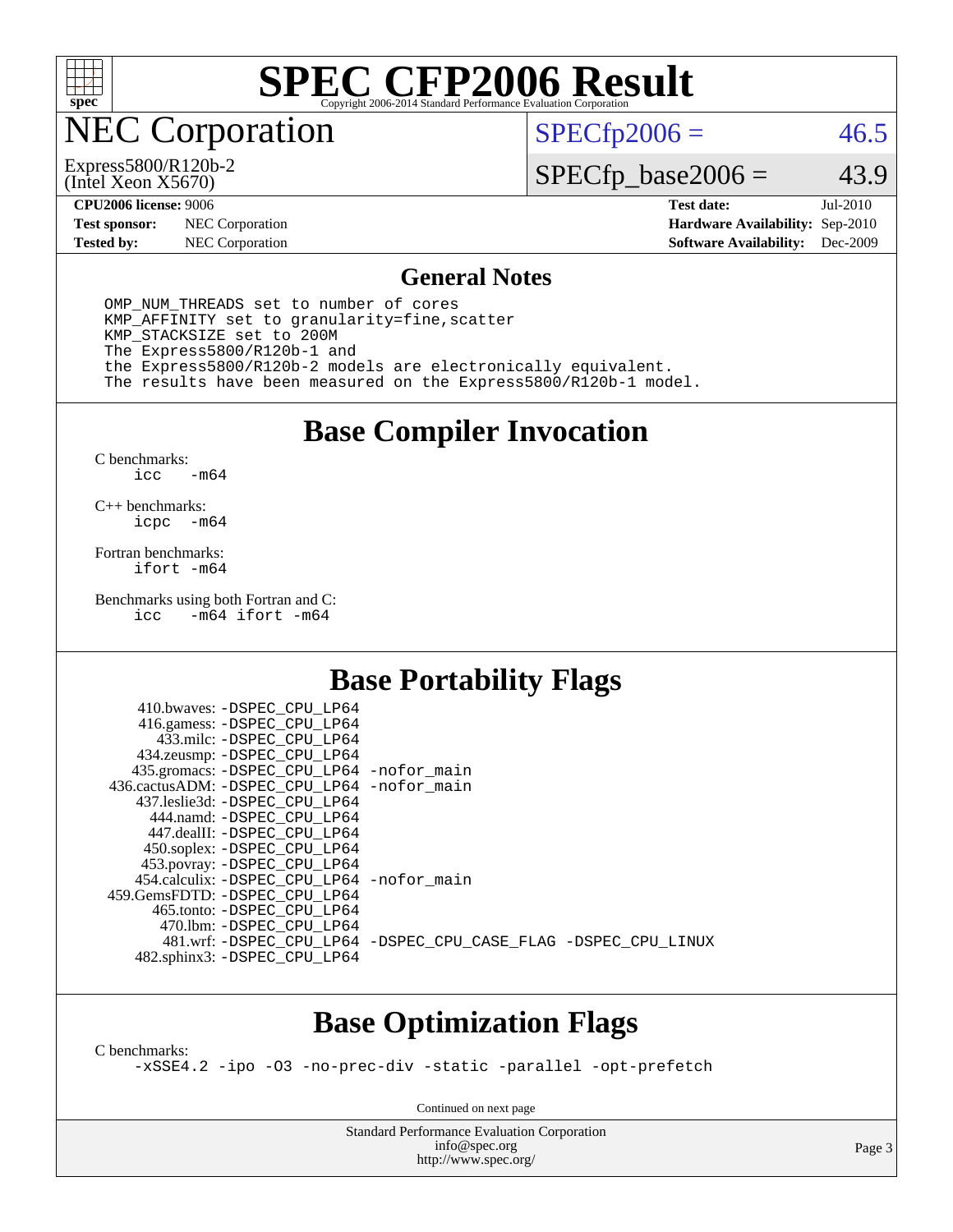

NEC Corporation

 $SPECTp2006 = 46.5$ 

(Intel Xeon X5670) Express5800/R120b-2

 $SPECTp\_base2006 = 43.9$ 

**[Test sponsor:](http://www.spec.org/auto/cpu2006/Docs/result-fields.html#Testsponsor)** NEC Corporation **NEC Corporation [Hardware Availability:](http://www.spec.org/auto/cpu2006/Docs/result-fields.html#HardwareAvailability)** Sep-2010 **[Tested by:](http://www.spec.org/auto/cpu2006/Docs/result-fields.html#Testedby)** NEC Corporation **[Software Availability:](http://www.spec.org/auto/cpu2006/Docs/result-fields.html#SoftwareAvailability)** Dec-2009

**[CPU2006 license:](http://www.spec.org/auto/cpu2006/Docs/result-fields.html#CPU2006license)** 9006 **[Test date:](http://www.spec.org/auto/cpu2006/Docs/result-fields.html#Testdate)** Jul-2010

# **[Base Optimization Flags \(Continued\)](http://www.spec.org/auto/cpu2006/Docs/result-fields.html#BaseOptimizationFlags)**

[C++ benchmarks:](http://www.spec.org/auto/cpu2006/Docs/result-fields.html#CXXbenchmarks) [-xSSE4.2](http://www.spec.org/cpu2006/results/res2010q3/cpu2006-20100813-12901.flags.html#user_CXXbase_f-xSSE42_f91528193cf0b216347adb8b939d4107) [-ipo](http://www.spec.org/cpu2006/results/res2010q3/cpu2006-20100813-12901.flags.html#user_CXXbase_f-ipo) [-O3](http://www.spec.org/cpu2006/results/res2010q3/cpu2006-20100813-12901.flags.html#user_CXXbase_f-O3) [-no-prec-div](http://www.spec.org/cpu2006/results/res2010q3/cpu2006-20100813-12901.flags.html#user_CXXbase_f-no-prec-div) [-static](http://www.spec.org/cpu2006/results/res2010q3/cpu2006-20100813-12901.flags.html#user_CXXbase_f-static) [-parallel](http://www.spec.org/cpu2006/results/res2010q3/cpu2006-20100813-12901.flags.html#user_CXXbase_f-parallel) [-opt-prefetch](http://www.spec.org/cpu2006/results/res2010q3/cpu2006-20100813-12901.flags.html#user_CXXbase_f-opt-prefetch) [Fortran benchmarks](http://www.spec.org/auto/cpu2006/Docs/result-fields.html#Fortranbenchmarks): [-xSSE4.2](http://www.spec.org/cpu2006/results/res2010q3/cpu2006-20100813-12901.flags.html#user_FCbase_f-xSSE42_f91528193cf0b216347adb8b939d4107) [-ipo](http://www.spec.org/cpu2006/results/res2010q3/cpu2006-20100813-12901.flags.html#user_FCbase_f-ipo) [-O3](http://www.spec.org/cpu2006/results/res2010q3/cpu2006-20100813-12901.flags.html#user_FCbase_f-O3) [-no-prec-div](http://www.spec.org/cpu2006/results/res2010q3/cpu2006-20100813-12901.flags.html#user_FCbase_f-no-prec-div) [-static](http://www.spec.org/cpu2006/results/res2010q3/cpu2006-20100813-12901.flags.html#user_FCbase_f-static) [-parallel](http://www.spec.org/cpu2006/results/res2010q3/cpu2006-20100813-12901.flags.html#user_FCbase_f-parallel) [-opt-prefetch](http://www.spec.org/cpu2006/results/res2010q3/cpu2006-20100813-12901.flags.html#user_FCbase_f-opt-prefetch)

[Benchmarks using both Fortran and C](http://www.spec.org/auto/cpu2006/Docs/result-fields.html#BenchmarksusingbothFortranandC): [-xSSE4.2](http://www.spec.org/cpu2006/results/res2010q3/cpu2006-20100813-12901.flags.html#user_CC_FCbase_f-xSSE42_f91528193cf0b216347adb8b939d4107) [-ipo](http://www.spec.org/cpu2006/results/res2010q3/cpu2006-20100813-12901.flags.html#user_CC_FCbase_f-ipo) [-O3](http://www.spec.org/cpu2006/results/res2010q3/cpu2006-20100813-12901.flags.html#user_CC_FCbase_f-O3) [-no-prec-div](http://www.spec.org/cpu2006/results/res2010q3/cpu2006-20100813-12901.flags.html#user_CC_FCbase_f-no-prec-div) [-static](http://www.spec.org/cpu2006/results/res2010q3/cpu2006-20100813-12901.flags.html#user_CC_FCbase_f-static) [-parallel](http://www.spec.org/cpu2006/results/res2010q3/cpu2006-20100813-12901.flags.html#user_CC_FCbase_f-parallel) [-opt-prefetch](http://www.spec.org/cpu2006/results/res2010q3/cpu2006-20100813-12901.flags.html#user_CC_FCbase_f-opt-prefetch)

**[Peak Compiler Invocation](http://www.spec.org/auto/cpu2006/Docs/result-fields.html#PeakCompilerInvocation)**

[C benchmarks](http://www.spec.org/auto/cpu2006/Docs/result-fields.html#Cbenchmarks):  $\text{icc}$   $-\text{m64}$ 

[C++ benchmarks:](http://www.spec.org/auto/cpu2006/Docs/result-fields.html#CXXbenchmarks) [icpc -m64](http://www.spec.org/cpu2006/results/res2010q3/cpu2006-20100813-12901.flags.html#user_CXXpeak_intel_icpc_64bit_bedb90c1146cab66620883ef4f41a67e)

[Fortran benchmarks](http://www.spec.org/auto/cpu2006/Docs/result-fields.html#Fortranbenchmarks): [ifort -m64](http://www.spec.org/cpu2006/results/res2010q3/cpu2006-20100813-12901.flags.html#user_FCpeak_intel_ifort_64bit_ee9d0fb25645d0210d97eb0527dcc06e)

[Benchmarks using both Fortran and C](http://www.spec.org/auto/cpu2006/Docs/result-fields.html#BenchmarksusingbothFortranandC): [icc -m64](http://www.spec.org/cpu2006/results/res2010q3/cpu2006-20100813-12901.flags.html#user_CC_FCpeak_intel_icc_64bit_0b7121f5ab7cfabee23d88897260401c) [ifort -m64](http://www.spec.org/cpu2006/results/res2010q3/cpu2006-20100813-12901.flags.html#user_CC_FCpeak_intel_ifort_64bit_ee9d0fb25645d0210d97eb0527dcc06e)

### **[Peak Portability Flags](http://www.spec.org/auto/cpu2006/Docs/result-fields.html#PeakPortabilityFlags)**

Same as Base Portability Flags

# **[Peak Optimization Flags](http://www.spec.org/auto/cpu2006/Docs/result-fields.html#PeakOptimizationFlags)**

[C benchmarks](http://www.spec.org/auto/cpu2006/Docs/result-fields.html#Cbenchmarks):

 $433 \text{.}$ milc:  $-xSSE4$ .  $2(pass 2)$  - $prof-gen(pass 1)$  - $ipo(pass 2)$  [-O3](http://www.spec.org/cpu2006/results/res2010q3/cpu2006-20100813-12901.flags.html#user_peakPASS2_CFLAGSPASS2_LDFLAGS433_milc_f-O3) $(pass 2)$ [-no-prec-div](http://www.spec.org/cpu2006/results/res2010q3/cpu2006-20100813-12901.flags.html#user_peakPASS2_CFLAGSPASS2_LDFLAGS433_milc_f-no-prec-div)(pass 2) [-static](http://www.spec.org/cpu2006/results/res2010q3/cpu2006-20100813-12901.flags.html#user_peakPASS2_CFLAGSPASS2_LDFLAGS433_milc_f-static)(pass 2) [-prof-use](http://www.spec.org/cpu2006/results/res2010q3/cpu2006-20100813-12901.flags.html#user_peakPASS2_CFLAGSPASS2_LDFLAGS433_milc_prof_use_bccf7792157ff70d64e32fe3e1250b55)(pass 2) [-ansi-alias](http://www.spec.org/cpu2006/results/res2010q3/cpu2006-20100813-12901.flags.html#user_peakOPTIMIZE433_milc_f-ansi-alias)

 470.lbm: [-xSSE4.2](http://www.spec.org/cpu2006/results/res2010q3/cpu2006-20100813-12901.flags.html#user_peakPASS2_CFLAGSPASS2_LDFLAGS470_lbm_f-xSSE42_f91528193cf0b216347adb8b939d4107)(pass 2) [-prof-gen](http://www.spec.org/cpu2006/results/res2010q3/cpu2006-20100813-12901.flags.html#user_peakPASS1_CFLAGSPASS1_LDFLAGS470_lbm_prof_gen_e43856698f6ca7b7e442dfd80e94a8fc)(pass 1) [-ipo](http://www.spec.org/cpu2006/results/res2010q3/cpu2006-20100813-12901.flags.html#user_peakPASS2_CFLAGSPASS2_LDFLAGS470_lbm_f-ipo)(pass 2) [-O3](http://www.spec.org/cpu2006/results/res2010q3/cpu2006-20100813-12901.flags.html#user_peakPASS2_CFLAGSPASS2_LDFLAGS470_lbm_f-O3)(pass 2) [-no-prec-div](http://www.spec.org/cpu2006/results/res2010q3/cpu2006-20100813-12901.flags.html#user_peakPASS2_CFLAGSPASS2_LDFLAGS470_lbm_f-no-prec-div)(pass 2) [-static](http://www.spec.org/cpu2006/results/res2010q3/cpu2006-20100813-12901.flags.html#user_peakPASS2_CFLAGSPASS2_LDFLAGS470_lbm_f-static)(pass 2) [-prof-use](http://www.spec.org/cpu2006/results/res2010q3/cpu2006-20100813-12901.flags.html#user_peakPASS2_CFLAGSPASS2_LDFLAGS470_lbm_prof_use_bccf7792157ff70d64e32fe3e1250b55)(pass 2) [-parallel](http://www.spec.org/cpu2006/results/res2010q3/cpu2006-20100813-12901.flags.html#user_peakOPTIMIZE470_lbm_f-parallel) [-ansi-alias](http://www.spec.org/cpu2006/results/res2010q3/cpu2006-20100813-12901.flags.html#user_peakOPTIMIZE470_lbm_f-ansi-alias) [-auto-ilp32](http://www.spec.org/cpu2006/results/res2010q3/cpu2006-20100813-12901.flags.html#user_peakCOPTIMIZE470_lbm_f-auto-ilp32)

 $482$ .sphinx3: basepeak = yes

[C++ benchmarks:](http://www.spec.org/auto/cpu2006/Docs/result-fields.html#CXXbenchmarks)

Continued on next page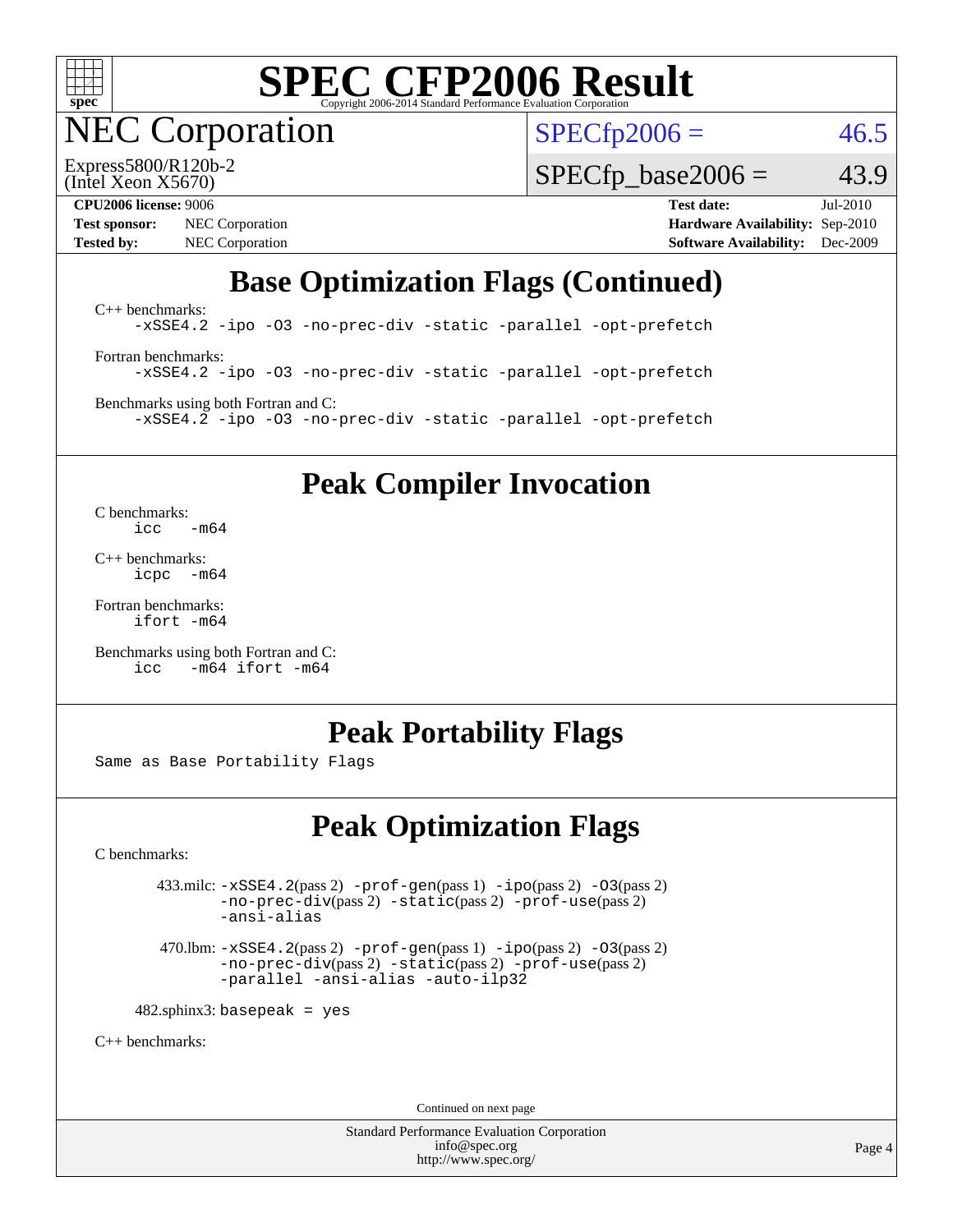

**EC Corporation** 

 $SPECTp2006 = 46.5$ 

(Intel Xeon X5670) Express5800/R120b-2

 $SPECTp\_base2006 = 43.9$ 

**[Test sponsor:](http://www.spec.org/auto/cpu2006/Docs/result-fields.html#Testsponsor)** NEC Corporation **NEC Corporation [Hardware Availability:](http://www.spec.org/auto/cpu2006/Docs/result-fields.html#HardwareAvailability)** Sep-2010 **[Tested by:](http://www.spec.org/auto/cpu2006/Docs/result-fields.html#Testedby)** NEC Corporation **[Software Availability:](http://www.spec.org/auto/cpu2006/Docs/result-fields.html#SoftwareAvailability)** Dec-2009

**[CPU2006 license:](http://www.spec.org/auto/cpu2006/Docs/result-fields.html#CPU2006license)** 9006 **[Test date:](http://www.spec.org/auto/cpu2006/Docs/result-fields.html#Testdate)** Jul-2010

# **[Peak Optimization Flags \(Continued\)](http://www.spec.org/auto/cpu2006/Docs/result-fields.html#PeakOptimizationFlags)**

 $444$ .namd:  $-xSSE4$ .  $2(pass 2)$  [-prof-gen](http://www.spec.org/cpu2006/results/res2010q3/cpu2006-20100813-12901.flags.html#user_peakPASS1_CXXFLAGSPASS1_LDFLAGS444_namd_prof_gen_e43856698f6ca7b7e442dfd80e94a8fc)(pass 1) [-ipo](http://www.spec.org/cpu2006/results/res2010q3/cpu2006-20100813-12901.flags.html#user_peakPASS2_CXXFLAGSPASS2_LDFLAGS444_namd_f-ipo)(pass 2) [-O3](http://www.spec.org/cpu2006/results/res2010q3/cpu2006-20100813-12901.flags.html#user_peakPASS2_CXXFLAGSPASS2_LDFLAGS444_namd_f-O3)(pass 2) [-no-prec-div](http://www.spec.org/cpu2006/results/res2010q3/cpu2006-20100813-12901.flags.html#user_peakPASS2_CXXFLAGSPASS2_LDFLAGS444_namd_f-no-prec-div)(pass 2) [-static](http://www.spec.org/cpu2006/results/res2010q3/cpu2006-20100813-12901.flags.html#user_peakPASS2_CXXFLAGSPASS2_LDFLAGS444_namd_f-static)(pass 2) [-prof-use](http://www.spec.org/cpu2006/results/res2010q3/cpu2006-20100813-12901.flags.html#user_peakPASS2_CXXFLAGSPASS2_LDFLAGS444_namd_prof_use_bccf7792157ff70d64e32fe3e1250b55)(pass 2) [-fno-alias](http://www.spec.org/cpu2006/results/res2010q3/cpu2006-20100813-12901.flags.html#user_peakOPTIMIZE444_namd_f-no-alias_694e77f6c5a51e658e82ccff53a9e63a) [-auto-ilp32](http://www.spec.org/cpu2006/results/res2010q3/cpu2006-20100813-12901.flags.html#user_peakCXXOPTIMIZE444_namd_f-auto-ilp32)  $447$ .dealII:  $-xSSE4$ .  $2(pass 2)$  [-prof-gen](http://www.spec.org/cpu2006/results/res2010q3/cpu2006-20100813-12901.flags.html#user_peakPASS1_CXXFLAGSPASS1_LDFLAGS447_dealII_prof_gen_e43856698f6ca7b7e442dfd80e94a8fc)(pass 1) [-ipo](http://www.spec.org/cpu2006/results/res2010q3/cpu2006-20100813-12901.flags.html#user_peakPASS2_CXXFLAGSPASS2_LDFLAGS447_dealII_f-ipo)(pass 2) [-O3](http://www.spec.org/cpu2006/results/res2010q3/cpu2006-20100813-12901.flags.html#user_peakPASS2_CXXFLAGSPASS2_LDFLAGS447_dealII_f-O3)(pass 2) [-no-prec-div](http://www.spec.org/cpu2006/results/res2010q3/cpu2006-20100813-12901.flags.html#user_peakPASS2_CXXFLAGSPASS2_LDFLAGS447_dealII_f-no-prec-div)(pass 2) [-static](http://www.spec.org/cpu2006/results/res2010q3/cpu2006-20100813-12901.flags.html#user_peakPASS2_CXXFLAGSPASS2_LDFLAGS447_dealII_f-static)(pass 2) [-prof-use](http://www.spec.org/cpu2006/results/res2010q3/cpu2006-20100813-12901.flags.html#user_peakPASS2_CXXFLAGSPASS2_LDFLAGS447_dealII_prof_use_bccf7792157ff70d64e32fe3e1250b55)(pass 2) [-unroll2](http://www.spec.org/cpu2006/results/res2010q3/cpu2006-20100813-12901.flags.html#user_peakOPTIMIZE447_dealII_f-unroll_784dae83bebfb236979b41d2422d7ec2) [-ansi-alias](http://www.spec.org/cpu2006/results/res2010q3/cpu2006-20100813-12901.flags.html#user_peakOPTIMIZE447_dealII_f-ansi-alias) [-scalar-rep-](http://www.spec.org/cpu2006/results/res2010q3/cpu2006-20100813-12901.flags.html#user_peakOPTIMIZE447_dealII_f-disablescalarrep_abbcad04450fb118e4809c81d83c8a1d) [-auto-ilp32](http://www.spec.org/cpu2006/results/res2010q3/cpu2006-20100813-12901.flags.html#user_peakCXXOPTIMIZE447_dealII_f-auto-ilp32)  $450$ .soplex: basepeak = yes 453.povray: [-xSSE4.2](http://www.spec.org/cpu2006/results/res2010q3/cpu2006-20100813-12901.flags.html#user_peakPASS2_CXXFLAGSPASS2_LDFLAGS453_povray_f-xSSE42_f91528193cf0b216347adb8b939d4107)(pass 2) [-prof-gen](http://www.spec.org/cpu2006/results/res2010q3/cpu2006-20100813-12901.flags.html#user_peakPASS1_CXXFLAGSPASS1_LDFLAGS453_povray_prof_gen_e43856698f6ca7b7e442dfd80e94a8fc)(pass 1) [-ipo](http://www.spec.org/cpu2006/results/res2010q3/cpu2006-20100813-12901.flags.html#user_peakPASS2_CXXFLAGSPASS2_LDFLAGS453_povray_f-ipo)(pass 2) [-O3](http://www.spec.org/cpu2006/results/res2010q3/cpu2006-20100813-12901.flags.html#user_peakPASS2_CXXFLAGSPASS2_LDFLAGS453_povray_f-O3)(pass 2) [-no-prec-div](http://www.spec.org/cpu2006/results/res2010q3/cpu2006-20100813-12901.flags.html#user_peakPASS2_CXXFLAGSPASS2_LDFLAGS453_povray_f-no-prec-div)(pass 2) [-static](http://www.spec.org/cpu2006/results/res2010q3/cpu2006-20100813-12901.flags.html#user_peakPASS2_CXXFLAGSPASS2_LDFLAGS453_povray_f-static)(pass 2) [-prof-use](http://www.spec.org/cpu2006/results/res2010q3/cpu2006-20100813-12901.flags.html#user_peakPASS2_CXXFLAGSPASS2_LDFLAGS453_povray_prof_use_bccf7792157ff70d64e32fe3e1250b55)(pass 2) [-unroll4](http://www.spec.org/cpu2006/results/res2010q3/cpu2006-20100813-12901.flags.html#user_peakCXXOPTIMIZE453_povray_f-unroll_4e5e4ed65b7fd20bdcd365bec371b81f) [-ansi-alias](http://www.spec.org/cpu2006/results/res2010q3/cpu2006-20100813-12901.flags.html#user_peakCXXOPTIMIZE453_povray_f-ansi-alias) [Fortran benchmarks](http://www.spec.org/auto/cpu2006/Docs/result-fields.html#Fortranbenchmarks): 410.bwaves: [-xSSE4.2](http://www.spec.org/cpu2006/results/res2010q3/cpu2006-20100813-12901.flags.html#user_peakOPTIMIZE410_bwaves_f-xSSE42_f91528193cf0b216347adb8b939d4107) [-ipo](http://www.spec.org/cpu2006/results/res2010q3/cpu2006-20100813-12901.flags.html#user_peakOPTIMIZE410_bwaves_f-ipo) [-O3](http://www.spec.org/cpu2006/results/res2010q3/cpu2006-20100813-12901.flags.html#user_peakOPTIMIZE410_bwaves_f-O3) [-no-prec-div](http://www.spec.org/cpu2006/results/res2010q3/cpu2006-20100813-12901.flags.html#user_peakOPTIMIZE410_bwaves_f-no-prec-div) [-static](http://www.spec.org/cpu2006/results/res2010q3/cpu2006-20100813-12901.flags.html#user_peakOPTIMIZE410_bwaves_f-static) [-opt-prefetch](http://www.spec.org/cpu2006/results/res2010q3/cpu2006-20100813-12901.flags.html#user_peakOPTIMIZE410_bwaves_f-opt-prefetch) [-parallel](http://www.spec.org/cpu2006/results/res2010q3/cpu2006-20100813-12901.flags.html#user_peakOPTIMIZE410_bwaves_f-parallel) 416.gamess: [-xSSE4.2](http://www.spec.org/cpu2006/results/res2010q3/cpu2006-20100813-12901.flags.html#user_peakPASS2_FFLAGSPASS2_LDFLAGS416_gamess_f-xSSE42_f91528193cf0b216347adb8b939d4107)(pass 2) [-prof-gen](http://www.spec.org/cpu2006/results/res2010q3/cpu2006-20100813-12901.flags.html#user_peakPASS1_FFLAGSPASS1_LDFLAGS416_gamess_prof_gen_e43856698f6ca7b7e442dfd80e94a8fc)(pass 1) [-ipo](http://www.spec.org/cpu2006/results/res2010q3/cpu2006-20100813-12901.flags.html#user_peakPASS2_FFLAGSPASS2_LDFLAGS416_gamess_f-ipo)(pass 2) [-O3](http://www.spec.org/cpu2006/results/res2010q3/cpu2006-20100813-12901.flags.html#user_peakPASS2_FFLAGSPASS2_LDFLAGS416_gamess_f-O3)(pass 2) [-no-prec-div](http://www.spec.org/cpu2006/results/res2010q3/cpu2006-20100813-12901.flags.html#user_peakPASS2_FFLAGSPASS2_LDFLAGS416_gamess_f-no-prec-div)(pass 2) [-static](http://www.spec.org/cpu2006/results/res2010q3/cpu2006-20100813-12901.flags.html#user_peakPASS2_FFLAGSPASS2_LDFLAGS416_gamess_f-static)(pass 2) [-prof-use](http://www.spec.org/cpu2006/results/res2010q3/cpu2006-20100813-12901.flags.html#user_peakPASS2_FFLAGSPASS2_LDFLAGS416_gamess_prof_use_bccf7792157ff70d64e32fe3e1250b55)(pass 2) [-unroll2](http://www.spec.org/cpu2006/results/res2010q3/cpu2006-20100813-12901.flags.html#user_peakOPTIMIZE416_gamess_f-unroll_784dae83bebfb236979b41d2422d7ec2) [-Ob0](http://www.spec.org/cpu2006/results/res2010q3/cpu2006-20100813-12901.flags.html#user_peakOPTIMIZE416_gamess_f-Ob_n_fbe6f6428adb7d4b74b1e99bb2444c2d) [-ansi-alias](http://www.spec.org/cpu2006/results/res2010q3/cpu2006-20100813-12901.flags.html#user_peakOPTIMIZE416_gamess_f-ansi-alias) [-scalar-rep-](http://www.spec.org/cpu2006/results/res2010q3/cpu2006-20100813-12901.flags.html#user_peakOPTIMIZE416_gamess_f-disablescalarrep_abbcad04450fb118e4809c81d83c8a1d) 434.zeusmp: basepeak = yes 437.leslie3d: basepeak = yes  $459$ .GemsFDTD:  $-xSSE4$ .  $2(pass 2)$  -prof-qen(pass 1) [-ipo](http://www.spec.org/cpu2006/results/res2010q3/cpu2006-20100813-12901.flags.html#user_peakPASS2_FFLAGSPASS2_LDFLAGS459_GemsFDTD_f-ipo)(pass 2) -03(pass 2) [-no-prec-div](http://www.spec.org/cpu2006/results/res2010q3/cpu2006-20100813-12901.flags.html#user_peakPASS2_FFLAGSPASS2_LDFLAGS459_GemsFDTD_f-no-prec-div)(pass 2) [-static](http://www.spec.org/cpu2006/results/res2010q3/cpu2006-20100813-12901.flags.html#user_peakPASS2_FFLAGSPASS2_LDFLAGS459_GemsFDTD_f-static)(pass 2) [-prof-use](http://www.spec.org/cpu2006/results/res2010q3/cpu2006-20100813-12901.flags.html#user_peakPASS2_FFLAGSPASS2_LDFLAGS459_GemsFDTD_prof_use_bccf7792157ff70d64e32fe3e1250b55)(pass 2) [-unroll2](http://www.spec.org/cpu2006/results/res2010q3/cpu2006-20100813-12901.flags.html#user_peakOPTIMIZE459_GemsFDTD_f-unroll_784dae83bebfb236979b41d2422d7ec2) [-Ob0](http://www.spec.org/cpu2006/results/res2010q3/cpu2006-20100813-12901.flags.html#user_peakOPTIMIZE459_GemsFDTD_f-Ob_n_fbe6f6428adb7d4b74b1e99bb2444c2d) [-opt-prefetch](http://www.spec.org/cpu2006/results/res2010q3/cpu2006-20100813-12901.flags.html#user_peakOPTIMIZE459_GemsFDTD_f-opt-prefetch) [-parallel](http://www.spec.org/cpu2006/results/res2010q3/cpu2006-20100813-12901.flags.html#user_peakOPTIMIZE459_GemsFDTD_f-parallel) 465.tonto: [-xSSE4.2](http://www.spec.org/cpu2006/results/res2010q3/cpu2006-20100813-12901.flags.html#user_peakPASS2_FFLAGSPASS2_LDFLAGS465_tonto_f-xSSE42_f91528193cf0b216347adb8b939d4107)(pass 2) [-prof-gen](http://www.spec.org/cpu2006/results/res2010q3/cpu2006-20100813-12901.flags.html#user_peakPASS1_FFLAGSPASS1_LDFLAGS465_tonto_prof_gen_e43856698f6ca7b7e442dfd80e94a8fc)(pass 1) [-ipo](http://www.spec.org/cpu2006/results/res2010q3/cpu2006-20100813-12901.flags.html#user_peakPASS2_FFLAGSPASS2_LDFLAGS465_tonto_f-ipo)(pass 2) [-O3](http://www.spec.org/cpu2006/results/res2010q3/cpu2006-20100813-12901.flags.html#user_peakPASS2_FFLAGSPASS2_LDFLAGS465_tonto_f-O3)(pass 2) [-no-prec-div](http://www.spec.org/cpu2006/results/res2010q3/cpu2006-20100813-12901.flags.html#user_peakPASS2_FFLAGSPASS2_LDFLAGS465_tonto_f-no-prec-div)(pass 2) [-static](http://www.spec.org/cpu2006/results/res2010q3/cpu2006-20100813-12901.flags.html#user_peakPASS2_FFLAGSPASS2_LDFLAGS465_tonto_f-static)(pass 2) [-prof-use](http://www.spec.org/cpu2006/results/res2010q3/cpu2006-20100813-12901.flags.html#user_peakPASS2_FFLAGSPASS2_LDFLAGS465_tonto_prof_use_bccf7792157ff70d64e32fe3e1250b55)(pass 2) [-inline-calloc](http://www.spec.org/cpu2006/results/res2010q3/cpu2006-20100813-12901.flags.html#user_peakOPTIMIZE465_tonto_f-inline-calloc) [-opt-malloc-options=3](http://www.spec.org/cpu2006/results/res2010q3/cpu2006-20100813-12901.flags.html#user_peakOPTIMIZE465_tonto_f-opt-malloc-options_13ab9b803cf986b4ee62f0a5998c2238) [-auto](http://www.spec.org/cpu2006/results/res2010q3/cpu2006-20100813-12901.flags.html#user_peakOPTIMIZE465_tonto_f-auto) [-unroll4](http://www.spec.org/cpu2006/results/res2010q3/cpu2006-20100813-12901.flags.html#user_peakOPTIMIZE465_tonto_f-unroll_4e5e4ed65b7fd20bdcd365bec371b81f) [Benchmarks using both Fortran and C](http://www.spec.org/auto/cpu2006/Docs/result-fields.html#BenchmarksusingbothFortranandC): 435.gromacs: [-xSSE4.2](http://www.spec.org/cpu2006/results/res2010q3/cpu2006-20100813-12901.flags.html#user_peakPASS2_CFLAGSPASS2_FFLAGSPASS2_LDFLAGS435_gromacs_f-xSSE42_f91528193cf0b216347adb8b939d4107)(pass 2) [-prof-gen](http://www.spec.org/cpu2006/results/res2010q3/cpu2006-20100813-12901.flags.html#user_peakPASS1_CFLAGSPASS1_FFLAGSPASS1_LDFLAGS435_gromacs_prof_gen_e43856698f6ca7b7e442dfd80e94a8fc)(pass 1) [-ipo](http://www.spec.org/cpu2006/results/res2010q3/cpu2006-20100813-12901.flags.html#user_peakPASS2_CFLAGSPASS2_FFLAGSPASS2_LDFLAGS435_gromacs_f-ipo)(pass 2) [-O3](http://www.spec.org/cpu2006/results/res2010q3/cpu2006-20100813-12901.flags.html#user_peakPASS2_CFLAGSPASS2_FFLAGSPASS2_LDFLAGS435_gromacs_f-O3)(pass 2) [-no-prec-div](http://www.spec.org/cpu2006/results/res2010q3/cpu2006-20100813-12901.flags.html#user_peakPASS2_CFLAGSPASS2_FFLAGSPASS2_LDFLAGS435_gromacs_f-no-prec-div)(pass 2) [-static](http://www.spec.org/cpu2006/results/res2010q3/cpu2006-20100813-12901.flags.html#user_peakPASS2_CFLAGSPASS2_FFLAGSPASS2_LDFLAGS435_gromacs_f-static)(pass 2) [-prof-use](http://www.spec.org/cpu2006/results/res2010q3/cpu2006-20100813-12901.flags.html#user_peakPASS2_CFLAGSPASS2_FFLAGSPASS2_LDFLAGS435_gromacs_prof_use_bccf7792157ff70d64e32fe3e1250b55)(pass 2) [-opt-prefetch](http://www.spec.org/cpu2006/results/res2010q3/cpu2006-20100813-12901.flags.html#user_peakOPTIMIZE435_gromacs_f-opt-prefetch) [-auto-ilp32](http://www.spec.org/cpu2006/results/res2010q3/cpu2006-20100813-12901.flags.html#user_peakCOPTIMIZE435_gromacs_f-auto-ilp32) 436.cactusADM: [-xSSE4.2](http://www.spec.org/cpu2006/results/res2010q3/cpu2006-20100813-12901.flags.html#user_peakPASS2_CFLAGSPASS2_FFLAGSPASS2_LDFLAGS436_cactusADM_f-xSSE42_f91528193cf0b216347adb8b939d4107)(pass 2) [-prof-gen](http://www.spec.org/cpu2006/results/res2010q3/cpu2006-20100813-12901.flags.html#user_peakPASS1_CFLAGSPASS1_FFLAGSPASS1_LDFLAGS436_cactusADM_prof_gen_e43856698f6ca7b7e442dfd80e94a8fc)(pass 1) [-ipo](http://www.spec.org/cpu2006/results/res2010q3/cpu2006-20100813-12901.flags.html#user_peakPASS2_CFLAGSPASS2_FFLAGSPASS2_LDFLAGS436_cactusADM_f-ipo)(pass 2) [-O3](http://www.spec.org/cpu2006/results/res2010q3/cpu2006-20100813-12901.flags.html#user_peakPASS2_CFLAGSPASS2_FFLAGSPASS2_LDFLAGS436_cactusADM_f-O3)(pass 2) [-no-prec-div](http://www.spec.org/cpu2006/results/res2010q3/cpu2006-20100813-12901.flags.html#user_peakPASS2_CFLAGSPASS2_FFLAGSPASS2_LDFLAGS436_cactusADM_f-no-prec-div)(pass 2) [-static](http://www.spec.org/cpu2006/results/res2010q3/cpu2006-20100813-12901.flags.html#user_peakPASS2_CFLAGSPASS2_FFLAGSPASS2_LDFLAGS436_cactusADM_f-static)(pass 2) [-prof-use](http://www.spec.org/cpu2006/results/res2010q3/cpu2006-20100813-12901.flags.html#user_peakPASS2_CFLAGSPASS2_FFLAGSPASS2_LDFLAGS436_cactusADM_prof_use_bccf7792157ff70d64e32fe3e1250b55)(pass 2) [-unroll2](http://www.spec.org/cpu2006/results/res2010q3/cpu2006-20100813-12901.flags.html#user_peakOPTIMIZE436_cactusADM_f-unroll_784dae83bebfb236979b41d2422d7ec2) [-opt-prefetch](http://www.spec.org/cpu2006/results/res2010q3/cpu2006-20100813-12901.flags.html#user_peakOPTIMIZE436_cactusADM_f-opt-prefetch) [-parallel](http://www.spec.org/cpu2006/results/res2010q3/cpu2006-20100813-12901.flags.html#user_peakOPTIMIZE436_cactusADM_f-parallel) [-auto-ilp32](http://www.spec.org/cpu2006/results/res2010q3/cpu2006-20100813-12901.flags.html#user_peakCOPTIMIZE436_cactusADM_f-auto-ilp32) 454.calculix: [-xSSE4.2](http://www.spec.org/cpu2006/results/res2010q3/cpu2006-20100813-12901.flags.html#user_peakOPTIMIZE454_calculix_f-xSSE42_f91528193cf0b216347adb8b939d4107) [-ipo](http://www.spec.org/cpu2006/results/res2010q3/cpu2006-20100813-12901.flags.html#user_peakOPTIMIZE454_calculix_f-ipo) [-O3](http://www.spec.org/cpu2006/results/res2010q3/cpu2006-20100813-12901.flags.html#user_peakOPTIMIZE454_calculix_f-O3) [-no-prec-div](http://www.spec.org/cpu2006/results/res2010q3/cpu2006-20100813-12901.flags.html#user_peakOPTIMIZE454_calculix_f-no-prec-div) [-static](http://www.spec.org/cpu2006/results/res2010q3/cpu2006-20100813-12901.flags.html#user_peakOPTIMIZE454_calculix_f-static) [-auto-ilp32](http://www.spec.org/cpu2006/results/res2010q3/cpu2006-20100813-12901.flags.html#user_peakCOPTIMIZE454_calculix_f-auto-ilp32) 481.wrf: Same as 454.calculix